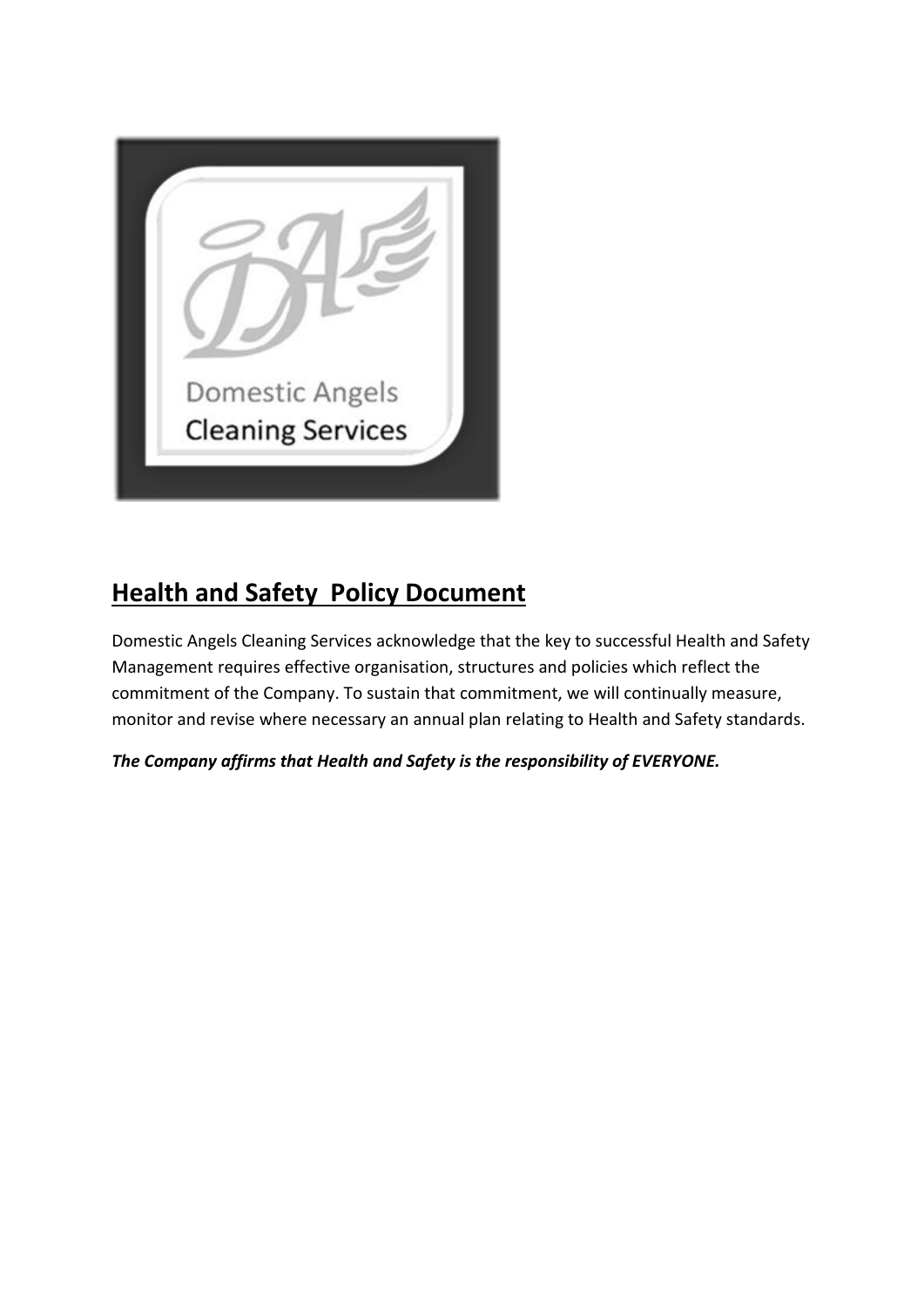

## **Company**

Name: Domestic Angels Cleaning Services Registered Office: Unit D7 Chamberlain Business Centre Chamberlain road Hull HU8 8HL Owner: Sarah Hairsine

# **General Statement of Policy**

It is the policy of the Company to provide and maintain safe working conditions, equipment and systems of work for the benefit of all our employees, Customers and members of the General Public. The Company will provide such information and training to staff members as they need for this purpose.

Appropriate preventative and protective measures are, and will continue to be implemented following the identification of any work-related hazards and assessment of the risks related to them. It is also the policy of the Company to ensure that its business is conducted in al manner so as to reduce the risks to members of the Public. The Company will require ALL Staff to attend such training and/ or induction programmes in order to meet these aims.

The Company accepts its responsibility for Health and Safety of other persons who may be affected by the Company's activities.

The allocation of duties for Safety matters, the identity of competent persons appointed with particular responsibilities, and the arrangements made to implement this policy are set out herein and in associated Health and Safety documented records.

This Policy will be kept up to date, to reflect changes in the nature and size of the business. To ensure this, the policy and its effectiveness will be reviewed annually.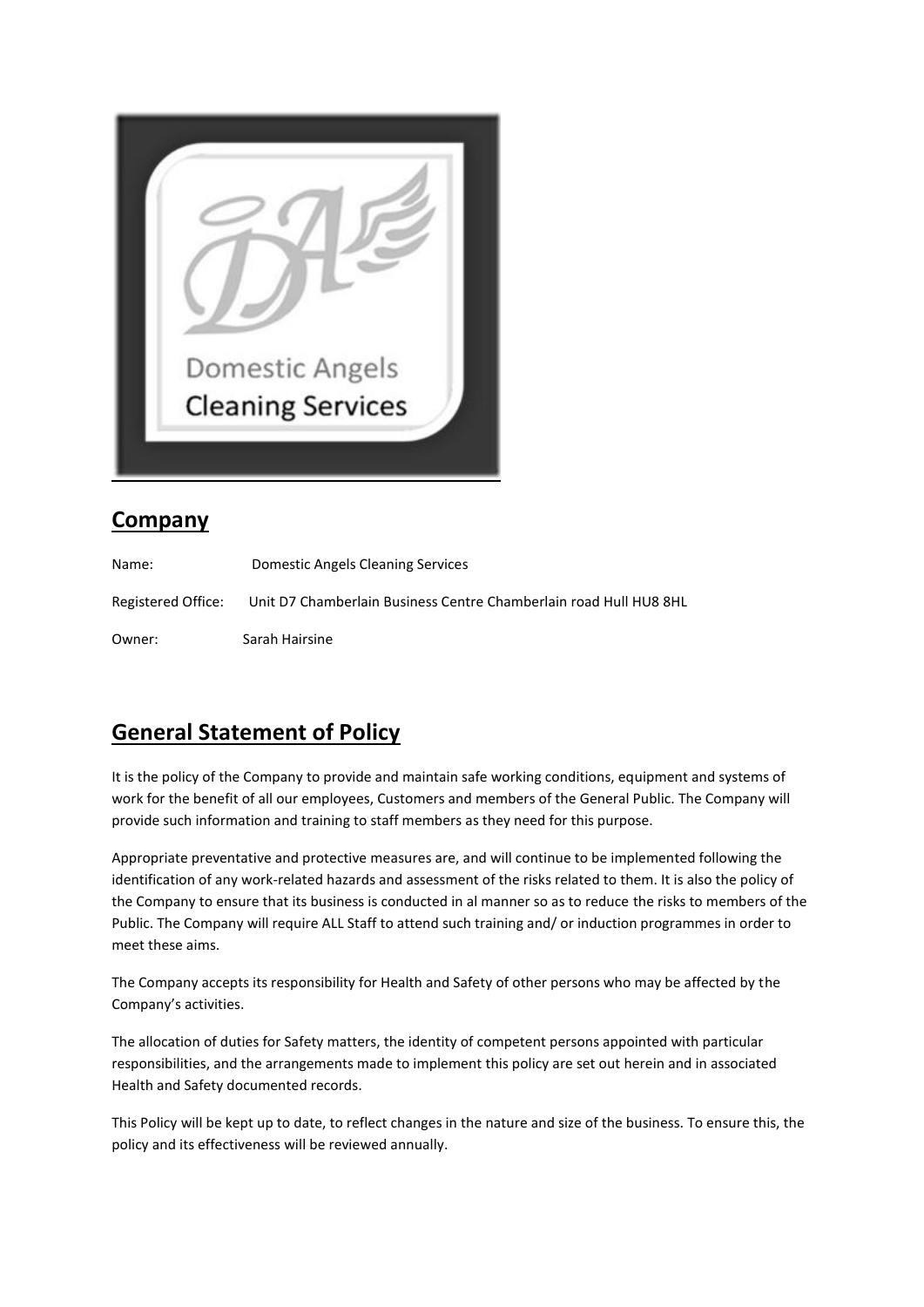# **Company's Responsibility**

It is the duty of Management to ensure the following:

- Providing and maintaining systems of work that are safe and without risk to Health;
- Providing Information, Instruction, Training and Supervision;
- Providing and maintaining safe working environments as necessary;
- The Company will ensure a systematic approach to identifying, Hazards, assessing the risk, determining suitable and sufficient control measures and informing staff of the correct procedures.
- Ensure suitable Financial provision is made for Health and Safety obligations;
- Ensure all equipment used in the operation is suitable, of good construction, sound material and free from defect obtained from reputable suppliers and manufacturers conforming to the relevant British and European standards [BS/EN];
- Ensure that all plant and Equipment used is regularly inspected and maintained;
- Comply with know best practices, the Health and Safety at work act 1974 and any/all other legislation issued by Government/Legislative bodies in the United Kingdom;
- The Company will ensure continued consultation with the workforce to enable all viewpoints and recommendations to be discussed at regular intervals.

#### **Staff responsibilities [including Sub-Contractors]**

All Staff have a duty in law to act responsibly and to take reasonable care for the Health and Safety at work of both themselves, their colleagues, Customers and members of the General Public. This Duty can be carried out by:

- Working safely and efficiently in accordance with The Company Training and Practices;
- Using and PPE Provided and meeting Statutory obligations;
- Reporting incidents that could potentially lead to injury or damage;
- All such incidents must be recorded and copied using the internal report form. Any failure to adhere to the Company Health and Safety Policy and procedure will be considered a serious disciplinary offence and is one which may lead to dismissal;
- Adhering to the Company procedures for securing a safe workplace. Individuals will be nominated to undertake Health and Safety duties as required.

#### **Accidents**

The Company is obliged by law to keep a record showing details of all accidents, which occur. Therefore all accidents, however minor, to both Staff, their colleagues, Customers and members of the General Public must be reported immediately. If any accidents are serious to warrant hospital treatment these must also be reported to the local authority. First aid box located in the vehicle. The accident book is located at the registered office address.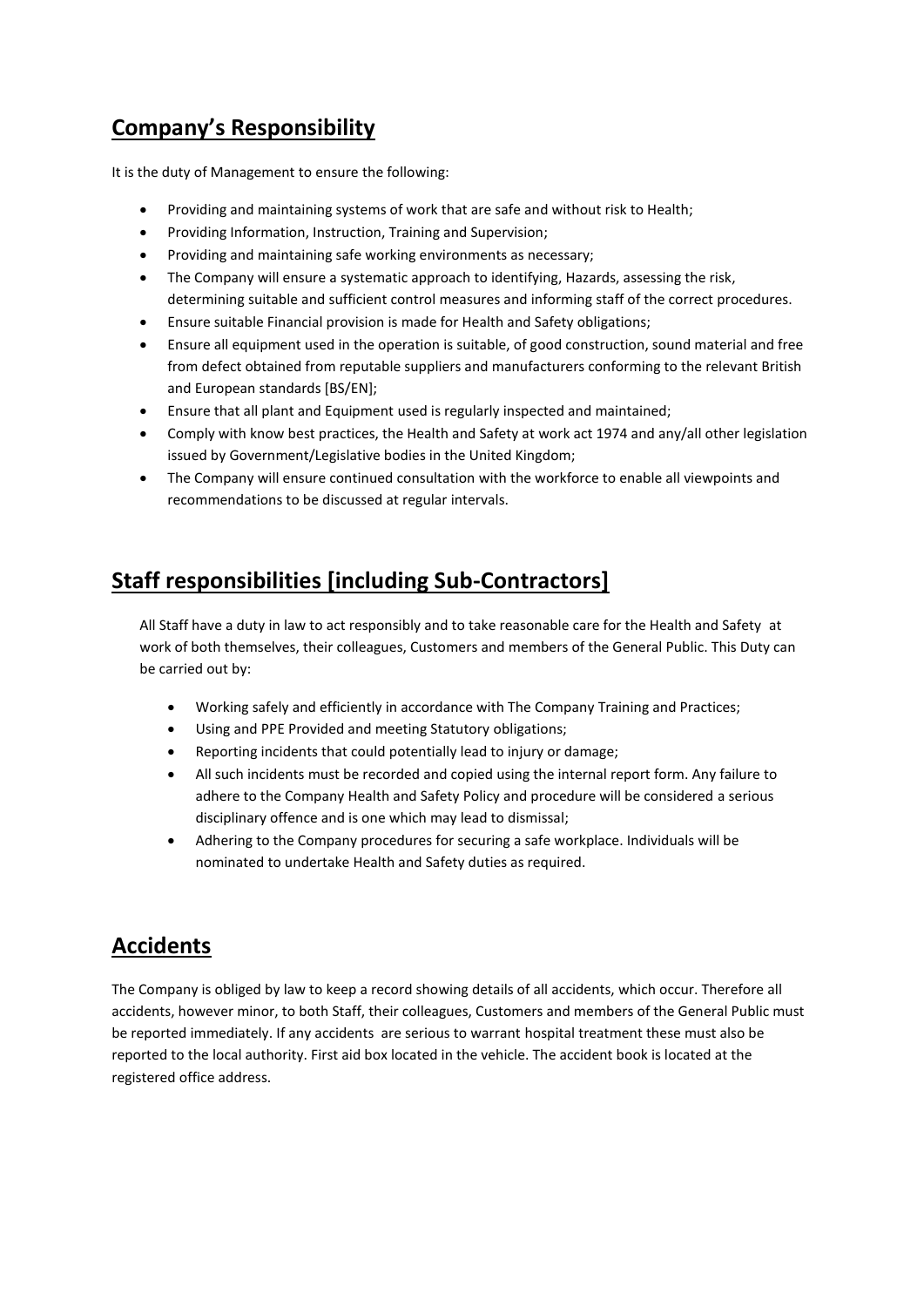

# **Personal Protective Equipment [PPE]**

An employer has a duty to eliminate or control risk as far as is reasonably practicable before resorting to PPE. However many tasks require such precautions, in which case persons at risk must be provided with suitable PPE. All PPE will comply to the relevant British and European standards. [BS/EN]

### **Rules for Contractors and Visitors**

As the employer may well be liable for the actions of Contractors and Visitors whilst on his premises, every step must be taken to ensure that they abide by documented practice and procedure. All staff must be acquainted with specific and relevant Health and Safety instructions whilst working on site.

#### **Hazardous Substances**

The risk associated with hazardous substances is considered for all work activities. Alternative less harmful substances are used wherever possible. In case of risks to health, PPE is provided and used by employees. Unidentified potential hazardous substances, such as asbestos, encountered during the course of a work activity are referred to the Customer and the Company. Appropriate advice is then sought from a qualified advisor.

### **Manual Handling**

The method of work is adapted to minimise manual handling risks wherever possible including use of alternative lifting and carrying methods. Our employees are advised not to manual handle loads which they think incapable of moving safely.

### **Fire Safety**

All employees remain vigilant to the risk of Fire.